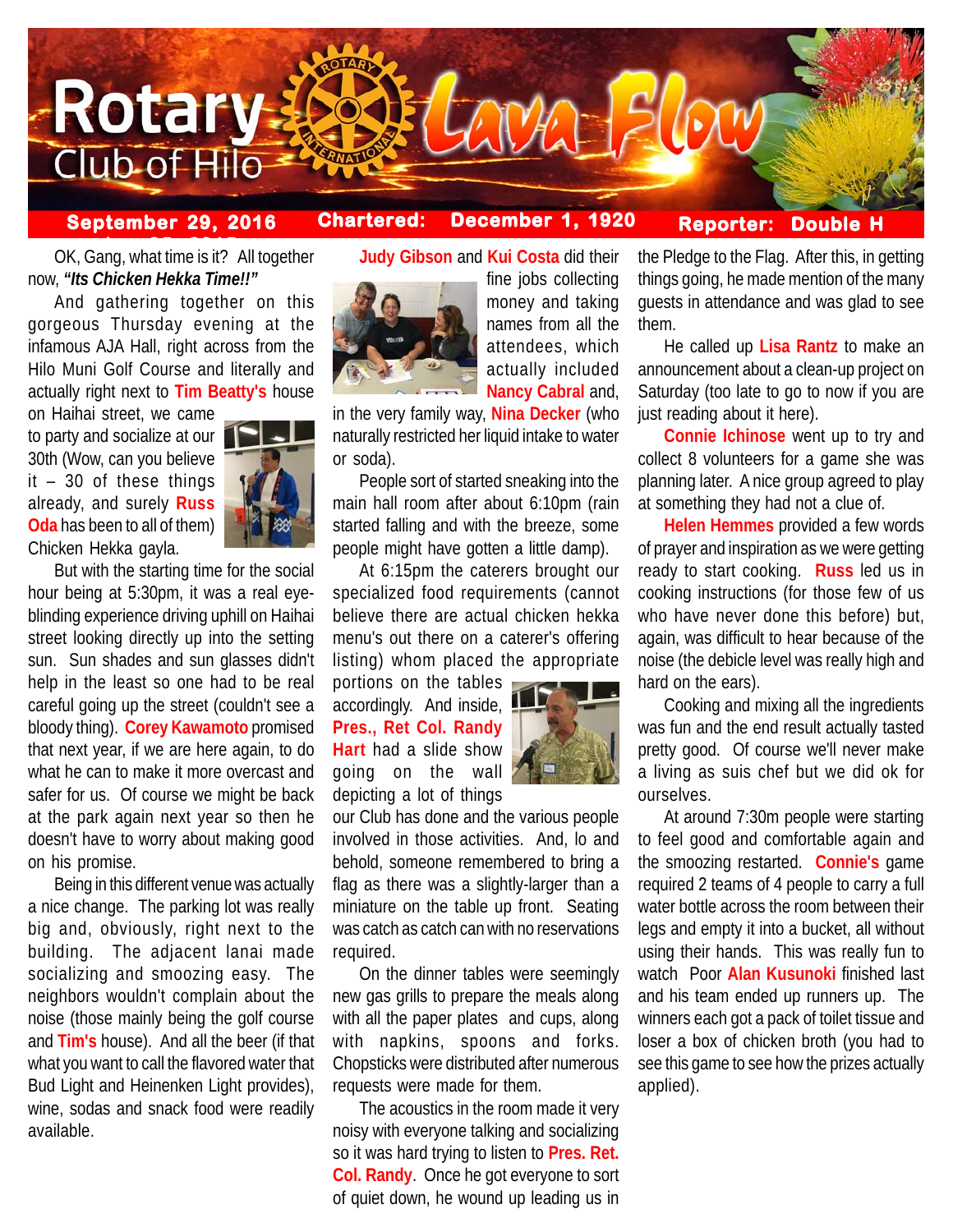## *Birthdays:*

**Robert Fox** September 5 **Craig Shikuma** September 9 **Cel Ruwethin** September 10 **Cindy Boots** September 14 **Tim Beatty** September 22 **Sam Wallis** September 22

### *Club Anniversary:*

**Joe Hanley** September 4, 1987 (29) **James Yagi** September 17, 1965 (51) **Ian Birnie** September 20, 1985 (31) **Newton Chu** September 22, 1995 (21) **Jerry Watanabe** September 22, 1989 (27) **Tim Beatty** September 27, 2002 (14) **Corey Kawamoto** September 27, 2002 (14)

### *Wedding Anniversary:*

**Tim & Kanoa Beatty** September 2 (15) **Helen & Don Hemmes** September 2 (49) **Rand & Joann Mundo** September 6 (13) **Misti & James Tyrin** September 8 (9) **Alan & Zohra Kusunoki** September 20 (44)

### *Announcements:*

**Oct. 7 - No Meeting Oct. 8 - District Seminar Oct. 12 - Board Meeting Oct. 14 - Rotary Project News Oct. 21 - Envision Mauna Kea Susan Maddox Oct. 28 - Vocational Day, Sign up to visit host Rotarian's place of business**

- President **Randy Hart**
- Past President **Wally Wong**
- President Elect **Steve Handy**
- Vice President **Mitch Dodo**
- Secretary **Treena Breyfogle**
- Treasurer **Corey Kawamoto**
- Sergeant at Arms **Dirk Yoshina**
- 
- Membership **Connie Ichinose**
- Public Relations **Marcia Prose**
- International Service **Stew Hussey**
- Community Service **Reese Mates**
- Vocational Service **Cindy Boots**
- Club Service **Kui Costa**
- New Generations **Gail Takaki**

- Hilo Rotary Club Foundation **Lisa Rantz**
- The Rotary Foundation **Kerry Glass**
- Hawaii Rotary Youth Foundation **Mitchell**

Then **Pres. Ret. Col. Randy** had a bunch of us go up to do the chicken dance (usually only seen at weddings) and this was enjoyable to do and fun to watch. Some of us are fairly talented at this, or at least have done it before.

By 7:45pm when the dessert (flat white cake) was distributed, people were already starting to filter out. And by 8:00pm it was just about a wrap. Stragglers and drinkers sort of hung in there for a while yet as the staff did clean up and straighten up the room.

This reporter has been to a lot of these Chicken Hekka social gatherings but this has to rank up there as one of the best. It was enjoyable, the members could talk and socialize and it was just **FUN**. Yes, the room was loud but we sort of just ignored that and talked louder (making it worse, of course). Nice job by the social committee and **Pres. Ret. Col Randy**.

Remember, no meeting next Friday, the 7th so see you all again at the Hilo Hawaiian Hotel on the 14th. Be safe. Pau.



Photographer: Kerry Glass